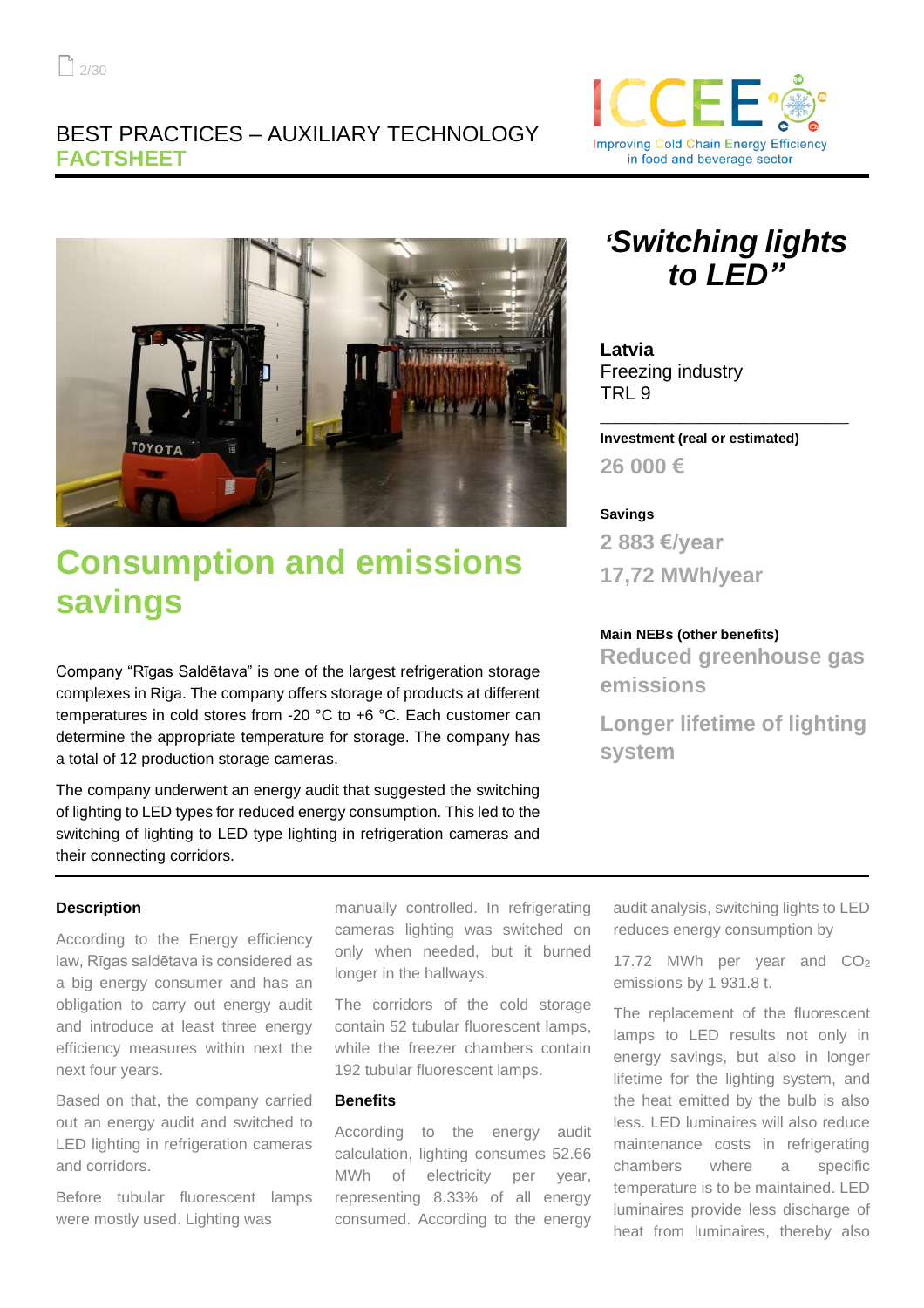## BEST PRACTICES – AUXILIARY TECHNOLOGY **FACTSHEET**



reducing electricity consumed for cooling. **Calculations**

#### **Opportunities and barriers to implementation**

| Opportunities   | Barriers         |  |  |
|-----------------|------------------|--|--|
| Increased       | Lack of trust in |  |  |
| оf<br>lifespan  | the<br>potential |  |  |
| lighting system | savings and      |  |  |
|                 | increased        |  |  |
|                 | of<br>lifespan   |  |  |
|                 | lighting system  |  |  |
| Better lighting | Lack of skilled  |  |  |
| quality         | workforce        |  |  |
| Lower energy    |                  |  |  |
| consumption     |                  |  |  |
| and lower       |                  |  |  |
| energy costs    |                  |  |  |
| Reducing        |                  |  |  |
| greenhouse gas  |                  |  |  |

The calculations show a quick idea of the costs and returns of this practice, as well as the economic impact after the implementation of the new equipment. In order to be clear, the initial situation is directly compared with the final situation and a table of differences is shown broken down into the different key points of savings.

|                                              | Initial situation | Final situation |
|----------------------------------------------|-------------------|-----------------|
| Productive capacity [t/year]                 |                   |                 |
| Annual energy consumption [kWh/year]         | 631 500           | 613780          |
| Annual energy cooling consumption [kWh/year] |                   |                 |
| Annual economic energy expenditure [€/year]  | 89 141            | 81 184          |

|                                                              | Switching lights in<br>4th freezer chamber | Switching lights in<br>the rest of the<br>freezer chambers | Switching lights in<br>cold storage<br>hallways |
|--------------------------------------------------------------|--------------------------------------------|------------------------------------------------------------|-------------------------------------------------|
| Total investment $(\epsilon)$                                | 1600                                       | 19 200                                                     | 5 200                                           |
| Electricity savings [kWh/year]                               | 1780                                       | 7840                                                       | 8100                                            |
| Average electricity price[€/kWh]                             | 0.16                                       | 0.16                                                       | 0.16                                            |
| Average emission Price $\left[\frac{\epsilon}{tCO_2}\right]$ | 25                                         | 25                                                         | 25                                              |
| Emission reduction [tCO <sub>2</sub> /year]                  | 0.194                                      | 0.854                                                      | 0.883                                           |
| Energy economic saving (€/year)                              | 284.8                                      | 1 2 5 4 .4                                                 | 1 296.0                                         |
| Emission economic saving $(\epsilon)$                        | 4.85                                       | 21.36                                                      | 22.07                                           |
| Total economic savings $(\epsilon)$                          | 289.65                                     | 1 275.76                                                   | 1 318.07                                        |
| Return period (years)                                        | 5.5                                        | 15                                                         | 3.9                                             |